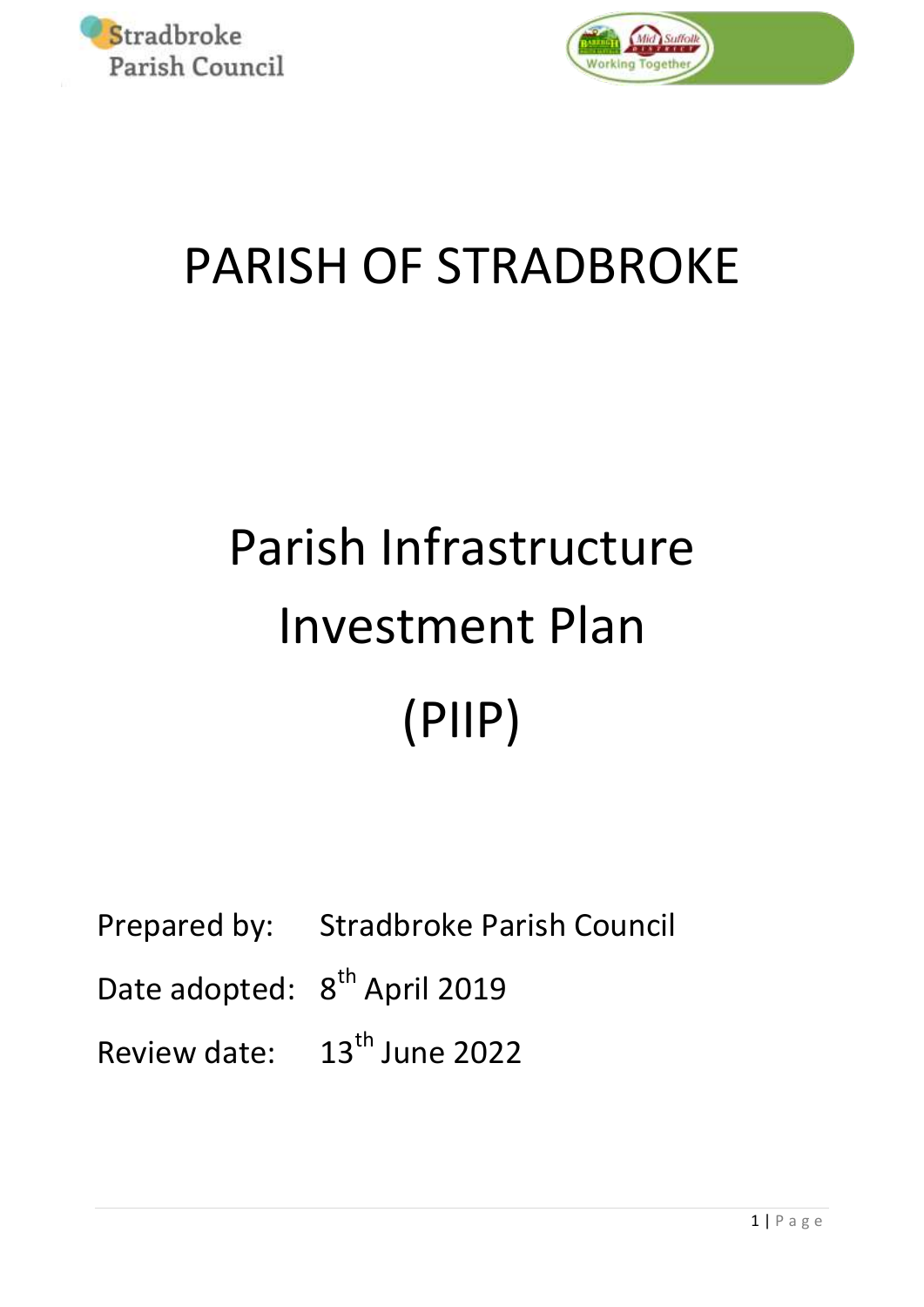



### **Contents**

| $\mathbf{1}$ . |       |  |  |  |
|----------------|-------|--|--|--|
| 2.             |       |  |  |  |
| 3.             |       |  |  |  |
| 4.             |       |  |  |  |
| 5.             |       |  |  |  |
|                | 5.1.  |  |  |  |
|                | 5.2.  |  |  |  |
|                | 5.3.  |  |  |  |
|                | 5.4.  |  |  |  |
|                | 5.5.  |  |  |  |
|                | 5.6.  |  |  |  |
|                | 5.7.  |  |  |  |
|                | 5.8.  |  |  |  |
|                | 5.9.  |  |  |  |
|                | 5.10. |  |  |  |
| 6.             |       |  |  |  |
| 7.             |       |  |  |  |
| 8.             |       |  |  |  |
| 9.             |       |  |  |  |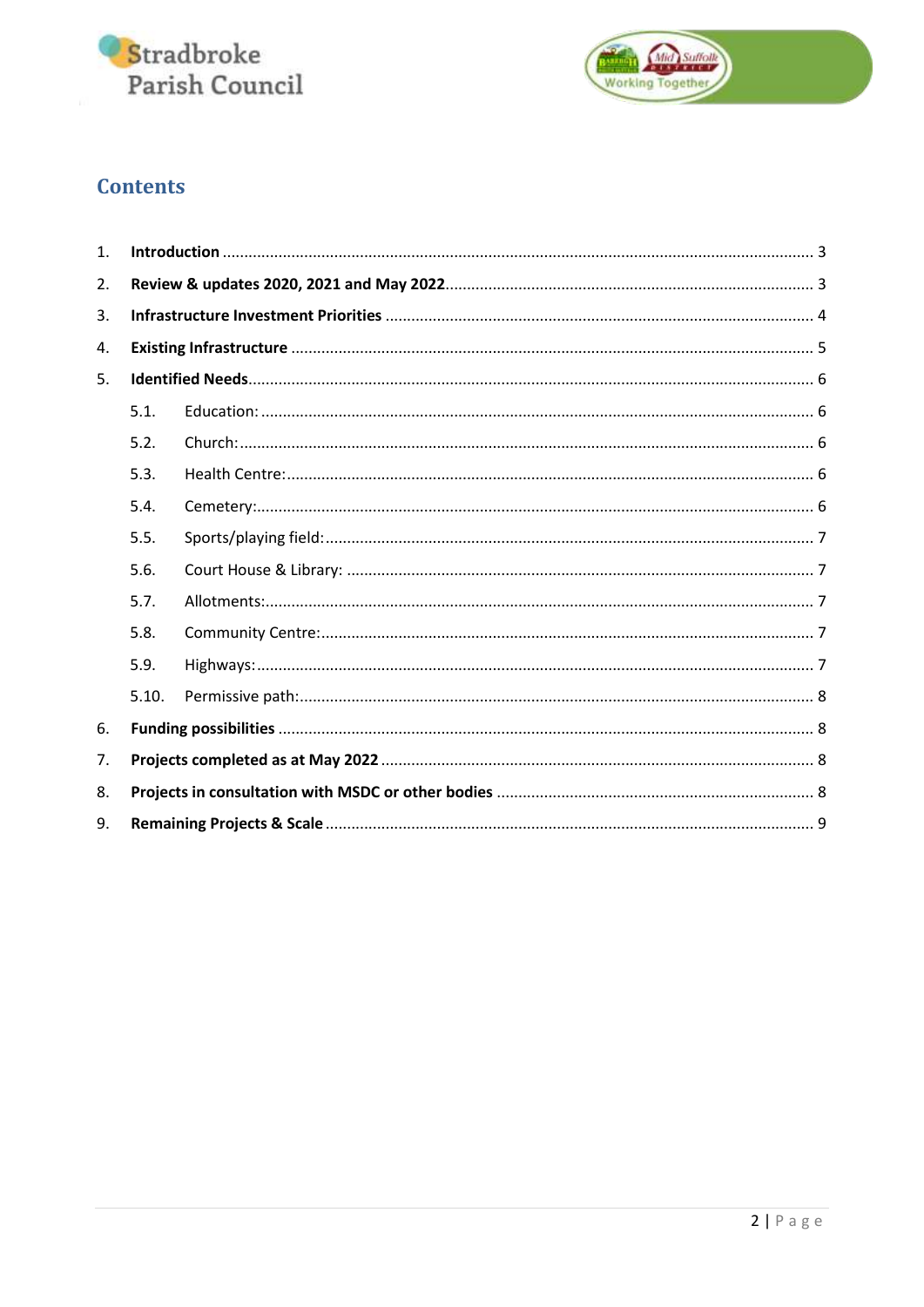



#### <span id="page-2-0"></span>1. **Introduction**

- 1.1. The Stradbroke Neighbourhood Plan was made by Mid Suffolk District Council on 18<sup>th</sup> March 2019. The work carried out by Stradbroke Parish Council through the Neighbourhood Plan Steering Group has been used alongside the further audits to support this Plan.
- 1.2. As part of the work to formulate the recently approved Neighbourhood Plan, community questionnaires and engagement exercises were undertaken. documents relating to the preparation of the plan have been reviewed during the course of the preparation of this PIIP. These documents are available to view on the Parish Council website on the Meetings & Documents tab in the neighbourhood plan section of by following the link below:

<https://www.stradbrokepc.org/neighbourhood-plan-documents>

#### <span id="page-2-1"></span>2. **Review & updates 2020, 2021 and May 2022**

- 2.1. During 2019 a questionnaire for village clubs/groups/organisations to complete. The questionnaire included the question: "*Is there any specific infrastructure that you are lacking that is holding back your progress? Such as a lack of, or poor facilities, parking or other amenity?"*
- 2.2. The responses were collated and where infrastructure improvements were identified, these have been included in this revised plan. Full infrastructure responses can be found on the PC website: Parish Plans - [supporting info.](https://www.stradbrokepc.org/parish-plans)
- 2.3. A consultation on the PIIP formed part of a public open event held in February 2020; the comments submitted as part of this consultation are included on the PC website: Parish Plans - [supporting info.](https://www.stradbrokepc.org/parish-plans)
- 2.4. In September 2021, Councillors agreed to include works to the pavilion at the bowling green at the Wilby Road site.
- 2.5. May 2022, as development is due to start on one of the sites in the made Neighbourhood Plan, a review of the PIIP was undertaken. Two further areas added: 1. Fitness Track and 2. Permissive path. The priority status of the projects was reviewed in light of the need to possibly relocate the changing rooms from the Community Centre to a new pavilion. The outcomes of the EPC for the Health Centre has also been added.
- 2.6. Discussions took place with Stradbroke Sports & Community Centre with a view to linking the extension of the centre to a new pavilion to maximise the space available. Subsequent discussions with potential funders highlighted that a new pavilion is unlikely to receive funding and support at the present time.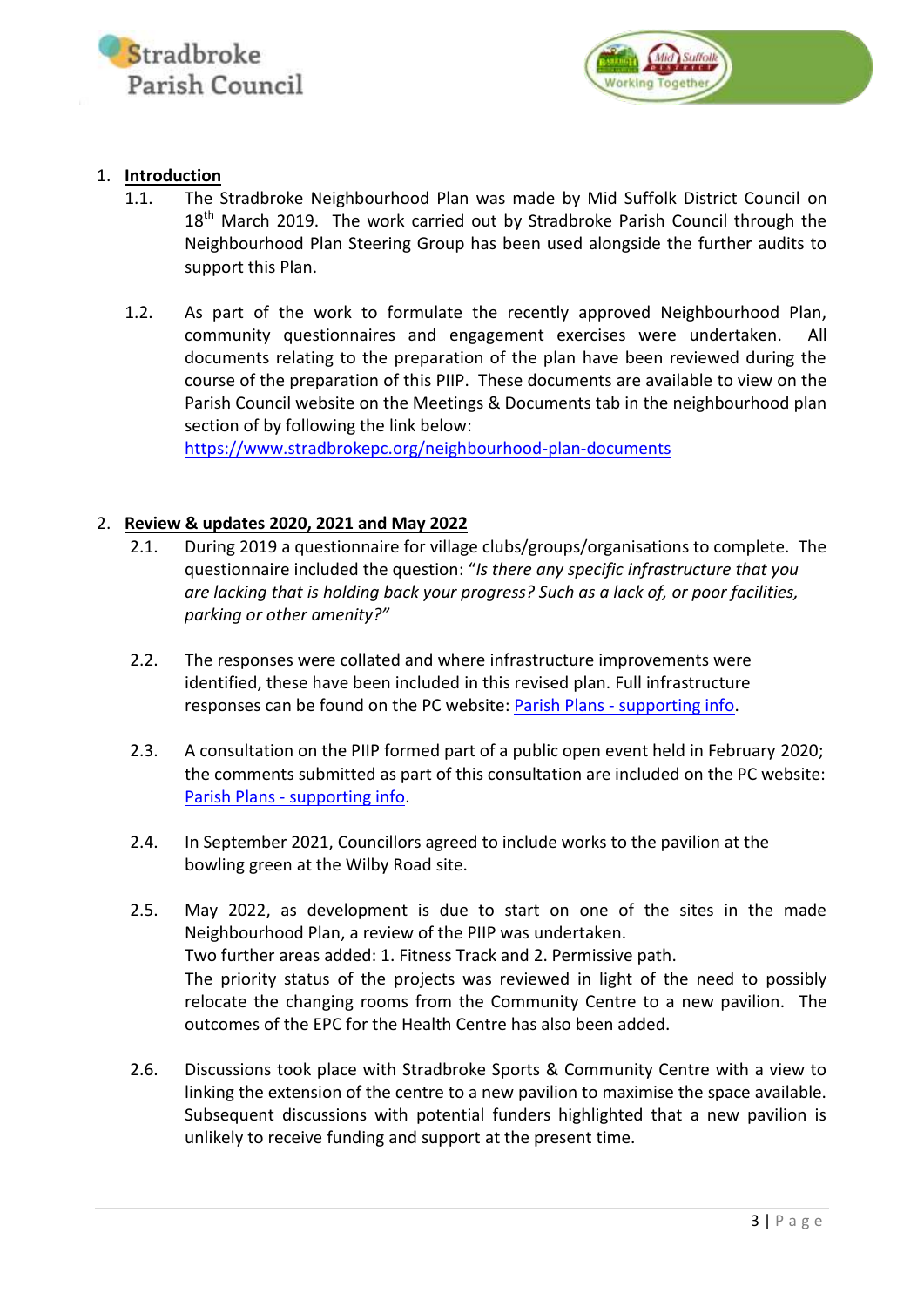



#### <span id="page-3-0"></span>3. **Infrastructure Investment Priorities (p.47 of the made Neighbourhood Plan)**

As a clear expression of the community's wishes, Stradbroke Parish Council intends that the 25% of Community Infrastructure Levy contributions raised within the Stradbroke Neighbourhood Area (the 'meaningful proportion') and, where relevant, monies from other planning obligations, be used to contribute towards delivering any of the projects listed below alongside contributions from the 75% of CIL retained by Mid Suffolk District Council.

**Projects:**

**New nursery facility for Early Years and Childcare**

**Improvements to bus services - to open up more post-16 education opportunities for Stradbroke residents.**

**Expansion of Stradbroke Community Playing Field**

**Improvements to Stradbroke Court House & Library**

**Improvements to Stradbroke Church – this would create greater potential for the church to be used for community activities.**

**Installation of a Skate Park – subject to a suitable location being identified with note taken of investigations previously undertaken by the Parish Council.**

#### **Community Actions**

|     | <b>Action</b>                       | Commentary                                                            |
|-----|-------------------------------------|-----------------------------------------------------------------------|
| 1.  | Improved nursery/ pre-school        | <b>Explore options with County Council</b>                            |
|     | provision                           |                                                                       |
| 2.  | Public transport                    | Work with SCC to explore options for improving public transport       |
|     | improvements                        |                                                                       |
| 3.  | Public transport                    | Investigate potential for a community bus service                     |
|     | improvements                        |                                                                       |
| 4.  | Parking and highway                 | Investigate match funding for a Community PCSO to help deal with      |
|     | enforcement                         | issues around parking within the village                              |
| 5.  | Clubs and societies                 | Look at ways of better promoting village clubs and societies          |
| 6.  | Drainage                            | Prepare and retain a drainage/pond log showing who owns which drain,  |
|     |                                     | which development drains into it and who is responsible for managing  |
|     |                                     | the drain                                                             |
| 7.  | Health                              | Investigate the provision of additional health services such as       |
|     |                                     | dentist/chiropodist                                                   |
| 8.  | Health                              | Explore options to expand or re-provide an enlarged Stradbroke        |
|     |                                     | medical centre surgery with the Clinical Commissioning Group and NHS  |
|     |                                     | England                                                               |
| 9.  | <b>Identify Assets of Community</b> | <b>Explore potential for listing ACVs:</b>                            |
|     | Value (ACV)                         | Church, Allotments, Library and Old Court House, Ivy Public House,    |
|     |                                     | White Hart Public House, Sports and Community Centre, War             |
|     |                                     | Memorial, Medical Centre                                              |
| 10. | Mobile & Broadband                  | Work with suppliers to improve the service available, investigate the |
|     |                                     | use of a mobile phone mast.                                           |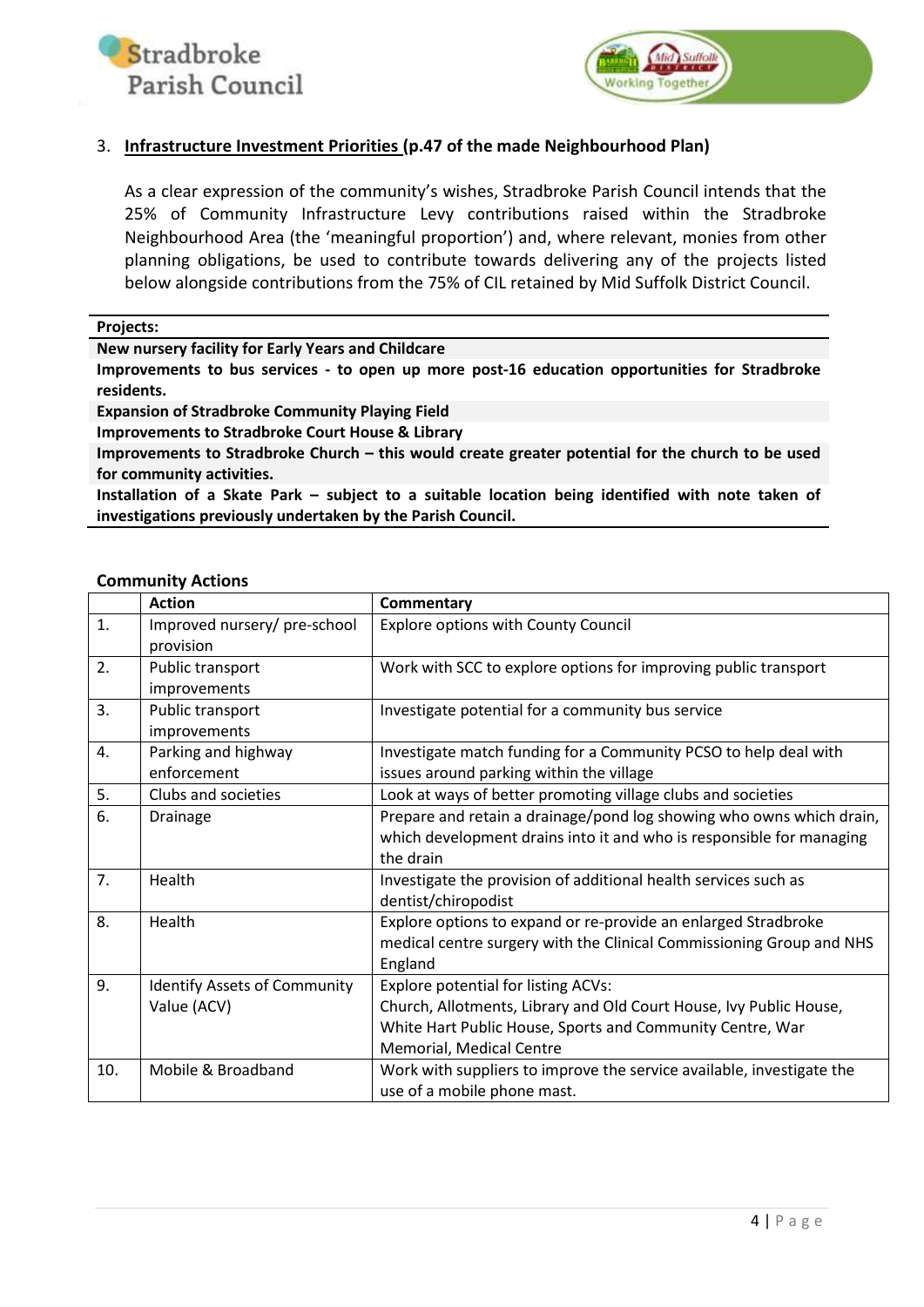



#### **2022 Update on Community Actions:**

- 1. Discussions are underway with Mid Suffolk District Council, Suffolk County Council, All Saints Schools Trust and the Parish Council about funding for the new nursery building. Outline planning application including land allocation has been submitted to Mid Suffolk, DC/20/05126 refers.
- 2. Cllr Toni Wisbey has written in support of a bid by SCC for funds from central government to improve rural transport.
- 3. SCC cut many staged bus services in Stradbroke. Cllr Wisbey has been active in arranging alternative community transport, through Border Hopper and BSEVC.
- 4. Mid Suffolk District Council has taken over responsibility for parking enforcement therefore a PCSO would no longer be able to deal with this matter.
- 5. The Parish Council invited all clubs/societies/groups/organisations in Stradbroke to complete a questionnaire. To help promote the groups etc, all were invited to run a stall at an Information Fair as part of the Annual Parish Meeting. This had to be postponed due to COVID-19, and will be rearranged when possible.
- 6. Drains have been cleared on the Wilby Road site to alleviate flooding issues at the Health Centre. A full survey of the drainage network has yet to take place.
- 7. No further action to date.
- 8. Health Centre is currently undergoing extensive repair and maintenance.

Discussions have started with IESCCG regarding their submissions to planning applications requesting CIL be made available to: refurbish, reconfigure or extend the current provision.

- 9. The Ivy House has been designated an asset of Community Value. Other assets are yet to be put forward.
- 10. County Broadband has liaised with a Parish Council Working Party on a project to bring FTTP to the village. Enough interest has been registered for the project to move to the design phase.

#### <span id="page-4-0"></span>4. **Existing Infrastructure**

- 4.1. 2018: An audit of need in areas identified in the neighbourhood plan was undertaken. All audit information is available on the Parish Council website: [Parish](https://www.stradbrokepc.org/parish-plans)  Plans - [supporting info.](https://www.stradbrokepc.org/parish-plans)
- 4.2. 2019: Village groups/clubs were asked to review their 2018 audit submissions and add any additional infrastructure requirements they had identified. A full copy of the updates is available on the Parish Council website: Parish Plans - [supporting info.](https://www.stradbrokepc.org/parish-plans)
- 4.3. 2020: A public consultation and information event was held in February 2020 regarding possible improvements that could be made to Highways. A copy of the information presented is available on the Parish Council website: [Parish Plans](https://www.stradbrokepc.org/parish-plans)  [supporting info.](https://www.stradbrokepc.org/parish-plans)
- 4.4. 2020: During the February 2020 public consultation the public were asked to comment on the proposed PIIP. A copy of the comments received is available on the Parish Council website: Parish Plans - [supporting info.](https://www.stradbrokepc.org/parish-plans)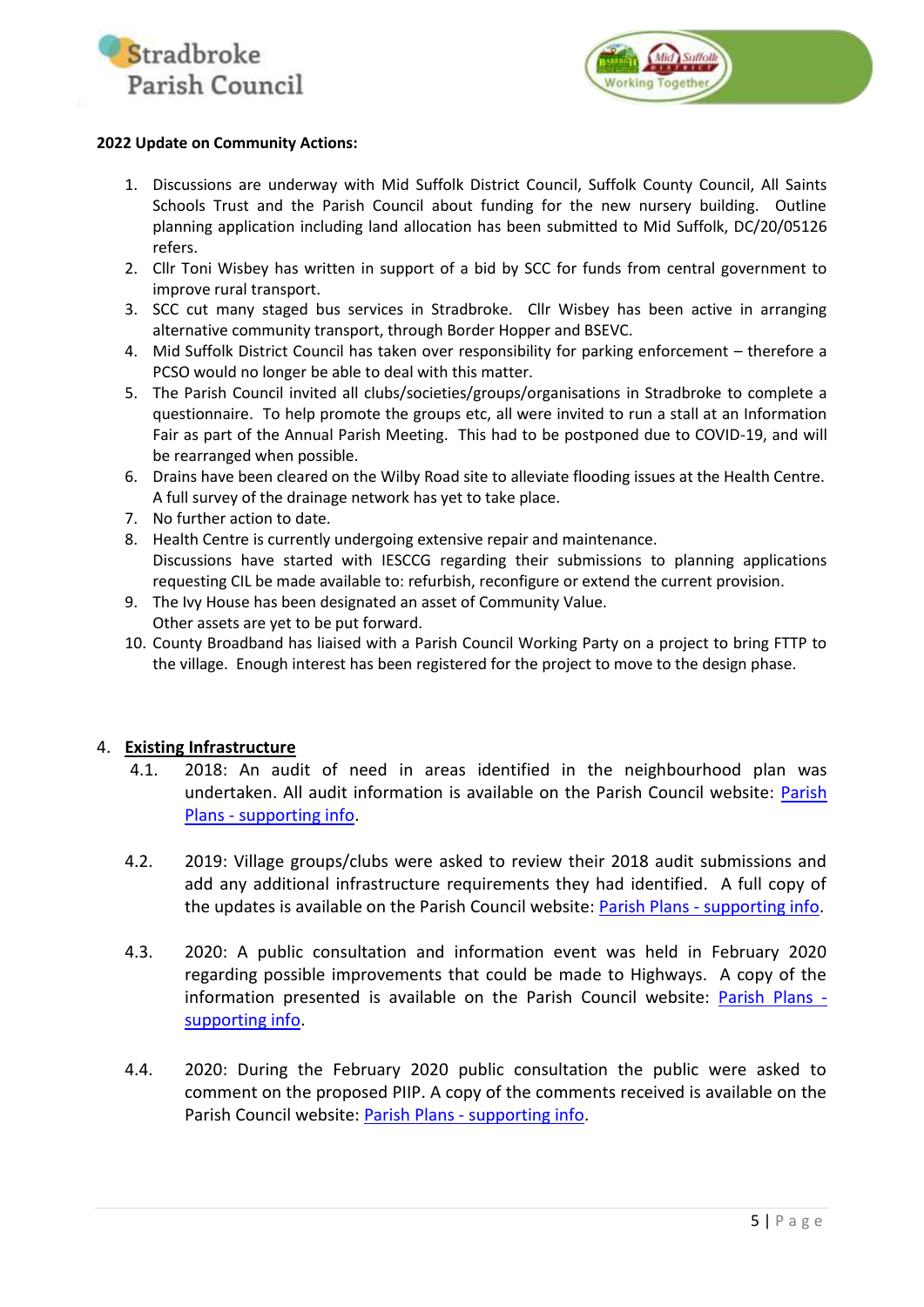



#### <span id="page-5-0"></span>5. **Identified Needs**

The review of all neighbourhood plan documents and recent audits have highlighted the following areas of need:

<span id="page-5-1"></span>5.1. Education:

- (a) Nursery A well designed and suitable nursery building is required
- (b) Primary School:
	- improved parking,
	- more classroom space,
	- greater playground space.
- (c) Stradbroke High School:
	- Additional classroom provision; and
	- infrastructure provision such as;
		- o toilets,
		- o IT suite,
		- o car parking and
		- o minibus.
- <span id="page-5-2"></span>5.2. Church:
	- Work to the roof and flints which are falling from walls is urgently required.
	- Other areas in need of attention are;
		- o rotting floor,
		- o lighting & sound system,
		- o access arrangements; plus
		- o toilets/heating system.
		- To create a community space.
- <span id="page-5-3"></span>5.3. Health Centre:
	- An expansion of the current building is anticipated with the increase in population of Stradbroke and the other villages that are served by the medical practice.
	- Redecoration.
	- EPC recommendation report included:
		- o Replace T8 lamps with retrofit T5 conversion kit
		- o Replace/improve glazing and/or frames
		- o Improve heating system (with optimum stop/start, weather compensation controls)
		- o Possible: ground source heat pump, building mounted wind turbine, solar water heating or PV.
- <span id="page-5-4"></span>5.4. Cemetery:
	- redevelop Chapel with electrical connection and possible PV panels,
	- refurbishment of railings including double gates,
	- accessible path, and
	- work to overgrown shrubs and trees removal of surplus soil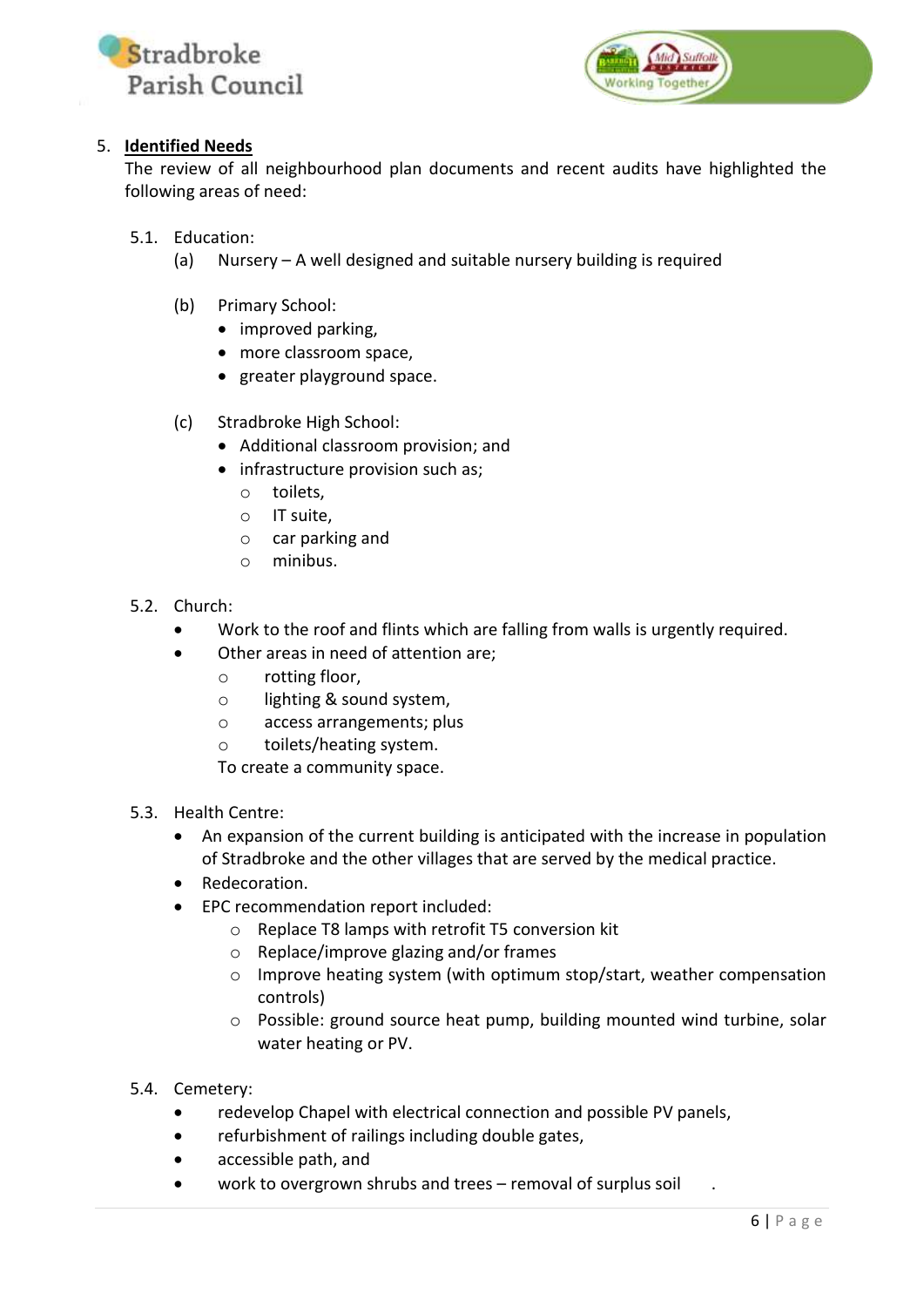



- <span id="page-6-0"></span>5.5. Sports/playing field:
	- develop and manage new land to the rear of the current playing field
	- a purpose built "sports hall"- pavilion at Wilby Road site
	- improvements to security at the playing field and fitness track
	- a skate park should be investigated subject to the recommendations laid down in the Neighbourhood Plan and previous reports prepared for the Parish Council on this matter.
	- sports clubs:
		- o revamp dugouts at playing field
		- o update net and practice facilities
		- $\circ$  scorebox repair and future security to avoid vandalism
		- o bigger changing rooms as existing space does not accommodate Cricket teams and their equipment. (see 5.8 below)
- <span id="page-6-1"></span>5.6. Court House & Library:
	- freehold of building to be acquired
	- secure Post Office for the future
	- sound-proofing in Court House section of building
- <span id="page-6-2"></span>5.7. Allotments:
	- additional water tanks
	- connection to an electricity supply (which would enable CCTV)
	- improvements to existing rainwater collection system
- <span id="page-6-3"></span>5.8. Community Centre:
	- instant hot water facility
	- **•** larger freezer
	- blinds in the kitchen
	- new commercial fridge
	- bigger changing rooms as existing space does not accommodate Cricket teams and their equipment (see 5.5 above)
	- extra car parking would be an advantage.
	- additional space within Centre would also enable the needs of more customers to be satisfied (imperative with recent policy changes at the High School prohibiting or limiting use of their facilities)

#### <span id="page-6-4"></span>5.9. Highways:

Traffic calming measures including

- 20mph zone within the conservation area,
- village gateways,
- textured road surfaces;
- roundels signifying speed limit
- electric vehicle charging points at the Wilby Road site.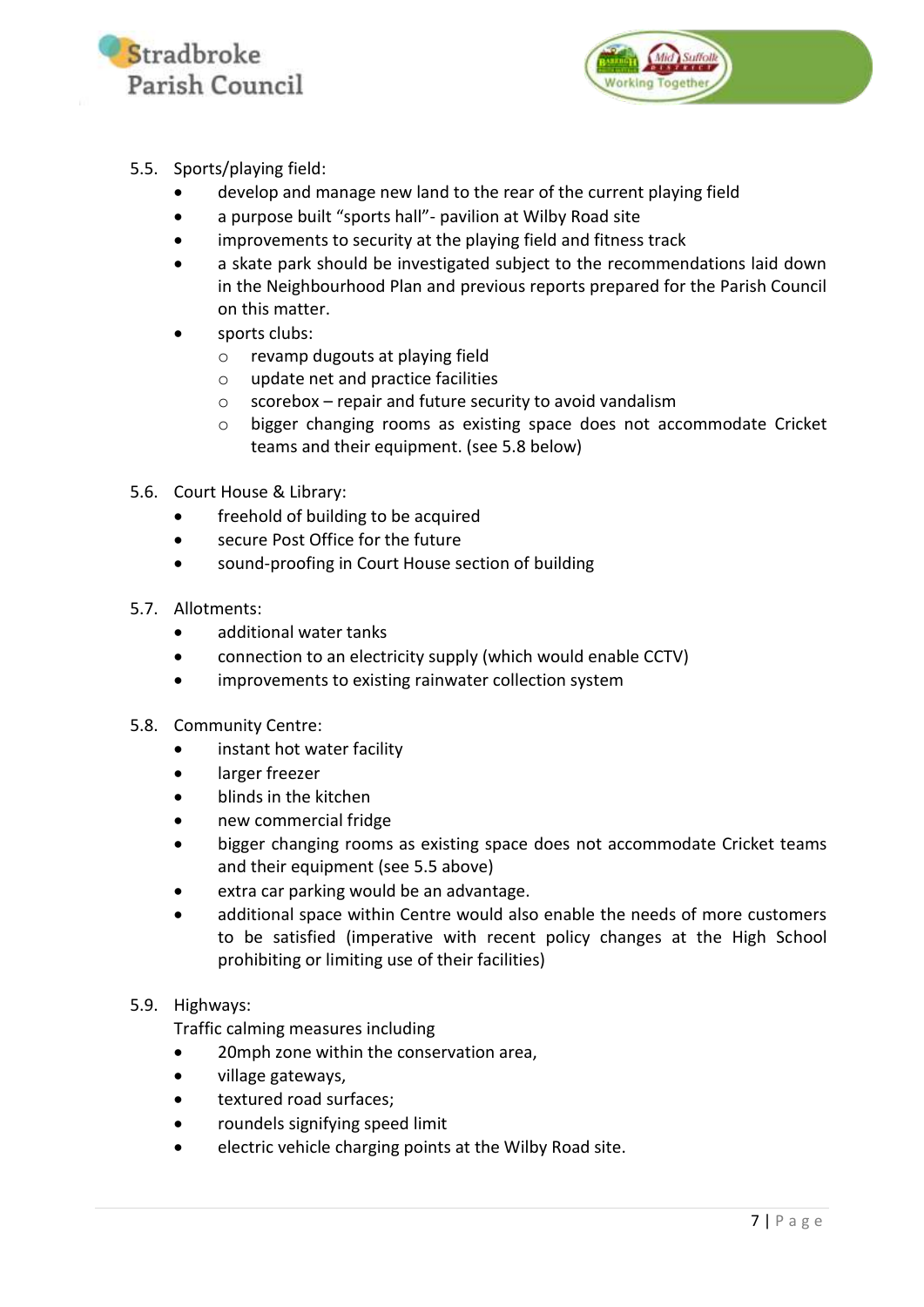



 PCSO funding no longer being progressed as parking no longer responsibility of Suffolk Police.

#### <span id="page-7-0"></span>5.10. Permissive path:

- Secure future
- Update

#### <span id="page-7-1"></span>6. **Funding possibilities**

- PC & MSDC Community Infrastructure Levy (CIL)
- Self-funding or fundraising by village/groups/clubs/organisations.
- External grants. Eg Heritage Lottery Funding opportunities for the works at the Church are being investigated.

| Area/building        | Project                                           | <b>Outcome</b>         |
|----------------------|---------------------------------------------------|------------------------|
| Cemetery             | Paint railings and gate                           | Completed              |
| Cemetery             | Tidy including cutting back of shrubs and hedges. | Complete               |
| Cemetery             | Removal of surplus soil, new location identified  | Completed              |
| <b>Cricket Club</b>  | Cricket club: Update nets and practice facilities | Work booked (w/c 20/6) |
| <b>Cricket Club</b>  | <b>Repair Scorers Hut</b>                         | Completed              |
| <b>Bowls Club</b>    | Renew pavilion at bowls green at Wilby Road Site  | Completed              |
| <b>Playing Field</b> | Revamp football dug outs                          | Permission granted     |

#### <span id="page-7-2"></span>7. **Projects completed as at May 2022**

#### <span id="page-7-3"></span>8. **Projects in consultation with MSDC, SCC or other bodies**

| Area/building        | Project                                                  | <b>Scale</b> |
|----------------------|----------------------------------------------------------|--------------|
| Cemetery             | Redevelopment of chapel including electricity connection | Medium       |
| Highways             | Safety improvements                                      | Large        |
| <b>Playing Field</b> | <b>Electric Charging Points</b>                          | Small        |